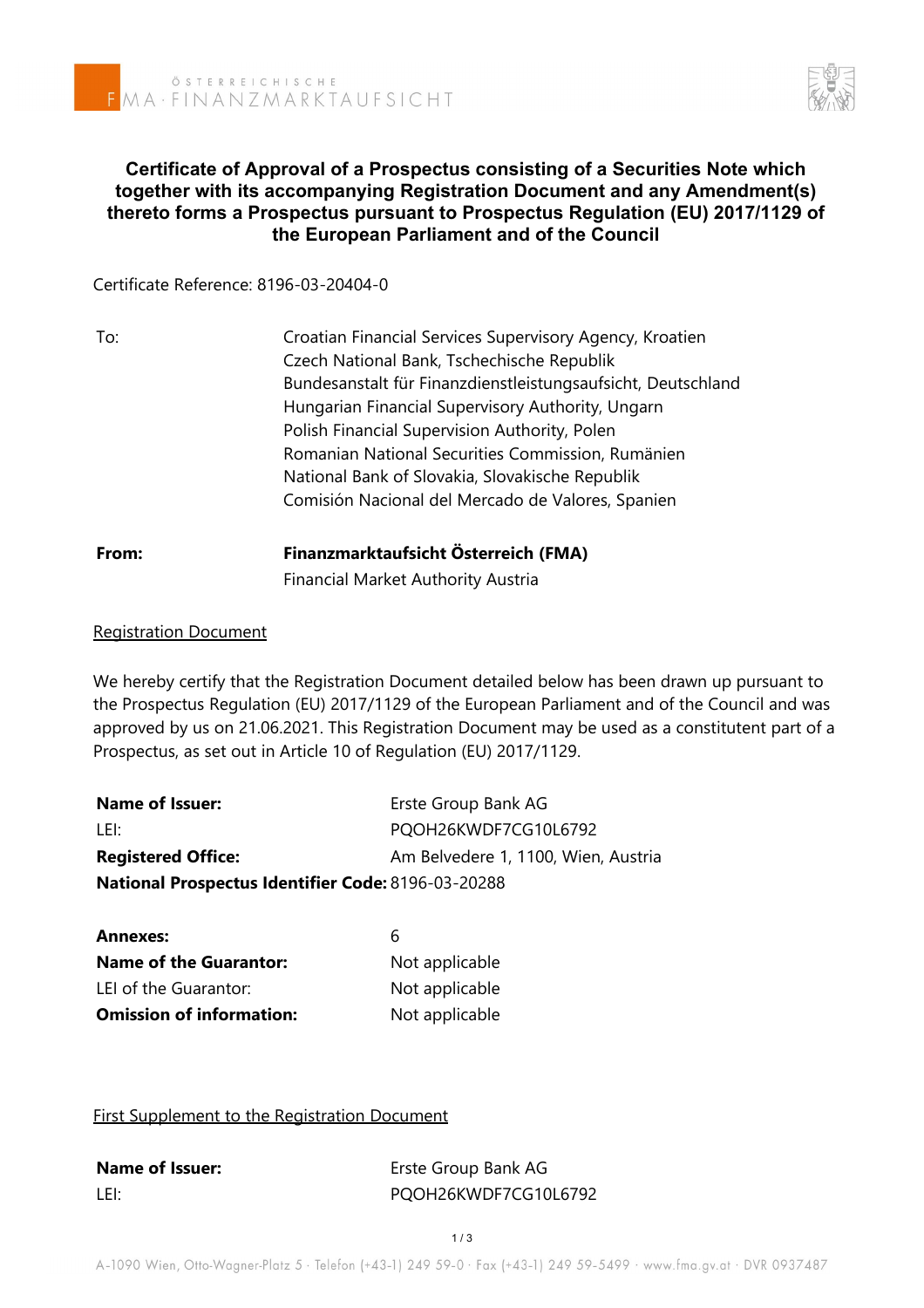



**Registered Office:** Am Belvedere 1, 1100, Wien, Austria **National Prospectus Identifier Code:** 8196-11-20358

Second Supplement to the Registration Document

**Name of Issuer:** Erste Group Bank AG LEI: PQOH26KWDF7CG10L6792 **Registered Office:** Am Belvedere 1, 1100, Wien, Austria **National Prospectus Identifier Code:** 8196-03-20404

Securities Note

We hereby certify that the Securities Note detailed below has been drawn up pursuant to Prospectus Regulation (EU) 2017/1129 of the European Parliament and of the Council and was approved by us on 07.12.2021.

| <b>Name of Issuer:</b>                             | Erste Group Bank AG                 |
|----------------------------------------------------|-------------------------------------|
| LEI:                                               | PQOH26KWDF7CG10L6792                |
| <b>Registered Office:</b>                          | Am Belvedere 1, 1100, Wien, Austria |
| <b>Type of Securities:</b>                         | <b>Structured Notes Programme</b>   |
| National Prospectus Identifier Code: 8196-03-20404 |                                     |

| <b>Annexes:</b>                 | 14, 15, 17, 22, 28 |
|---------------------------------|--------------------|
| <b>Guarantor:</b>               | Not applicable     |
| LEI:                            | Not applicable     |
| <b>Omission of information:</b> | Not applicable     |

## **Details ot the Base Prospectus regarding the Structured Notes Programme:**

We hereby certify that the Registration Document approved by us on 21.06.2021, the First Supplement approved by us on 04.08.2021 and the second Supplement approved by us on 05.11.2021 together with the Securities Note approved by us on 07.12.2021 forms a Prospectus consisting of separate documents pursuant to Article 10 of Prospectus Regulation (EU) 2017/1129 of the European Parliament and of the Council.

| <b>Name of Issuer:</b>     | Erste Group Bank AG                 |
|----------------------------|-------------------------------------|
| -LEI:                      | PQOH26KWDF7CG10L6792                |
| <b>Registered Office:</b>  | Am Belvedere 1, 1100, Wien, Austria |
| <b>Type of Securities:</b> | <b>Structured Notes Programme</b>   |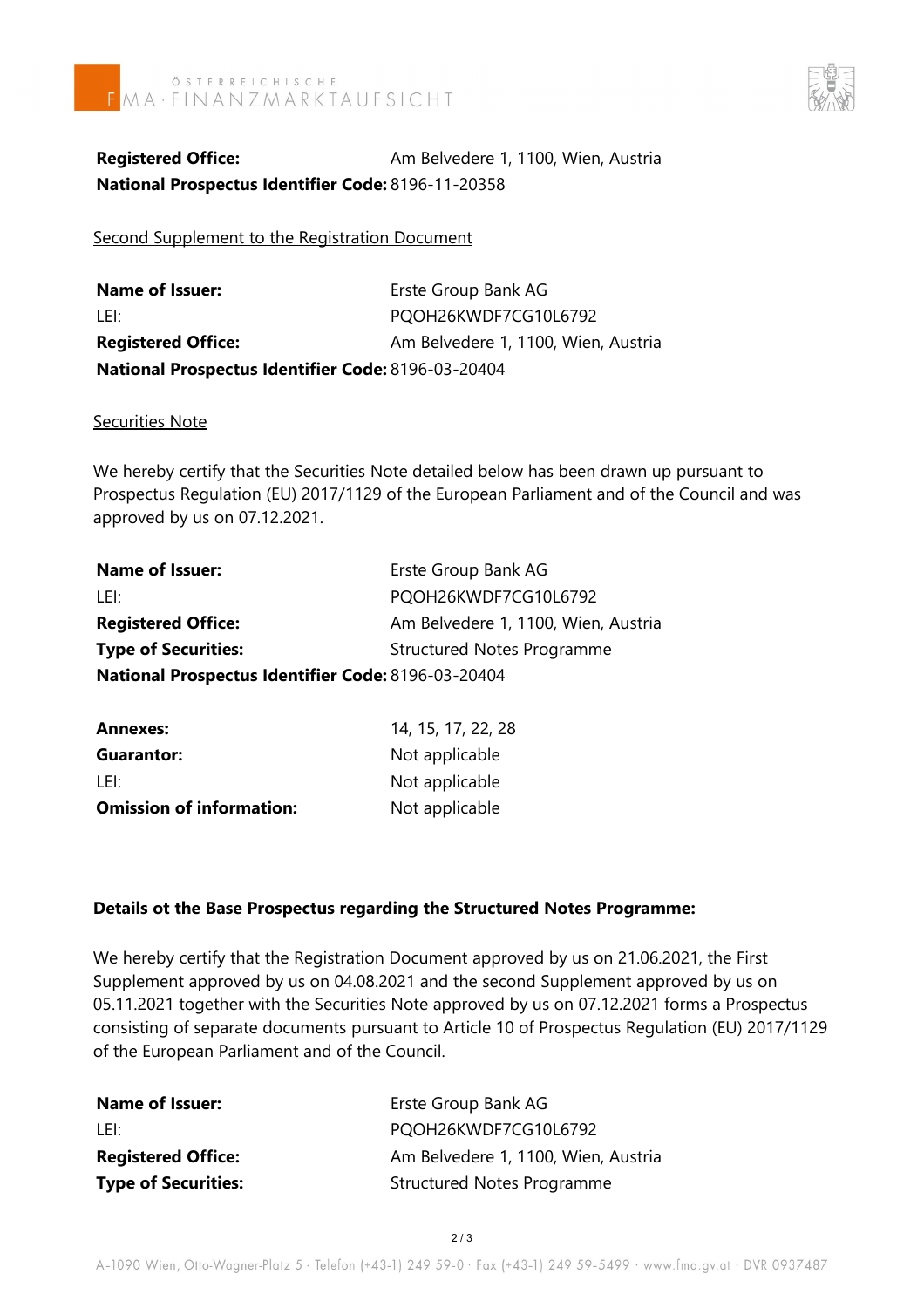



## **National Prospectus Identifier Code:** 8196-03-20404

| Annexes:                        | 6, 14, 15, 17, 22, 28 |
|---------------------------------|-----------------------|
| Guarantor:                      | Not applicable        |
| LEI:                            | Not applicable        |
| <b>Omission of information:</b> | Not applicable        |

Yours faithfully,

Financial Market Authority On behalf of the Executive Board

MR Mag. Andrea Mörtl A way. Andrea Word<br>Abteilungsleiterin Margit Stummer LLM

signed electronically

Date: 07.12.2021

### Attachments:

(1) Securities Note regarding the Structured Notes Programme dated 07.12.2021, approved on 07.12.2021